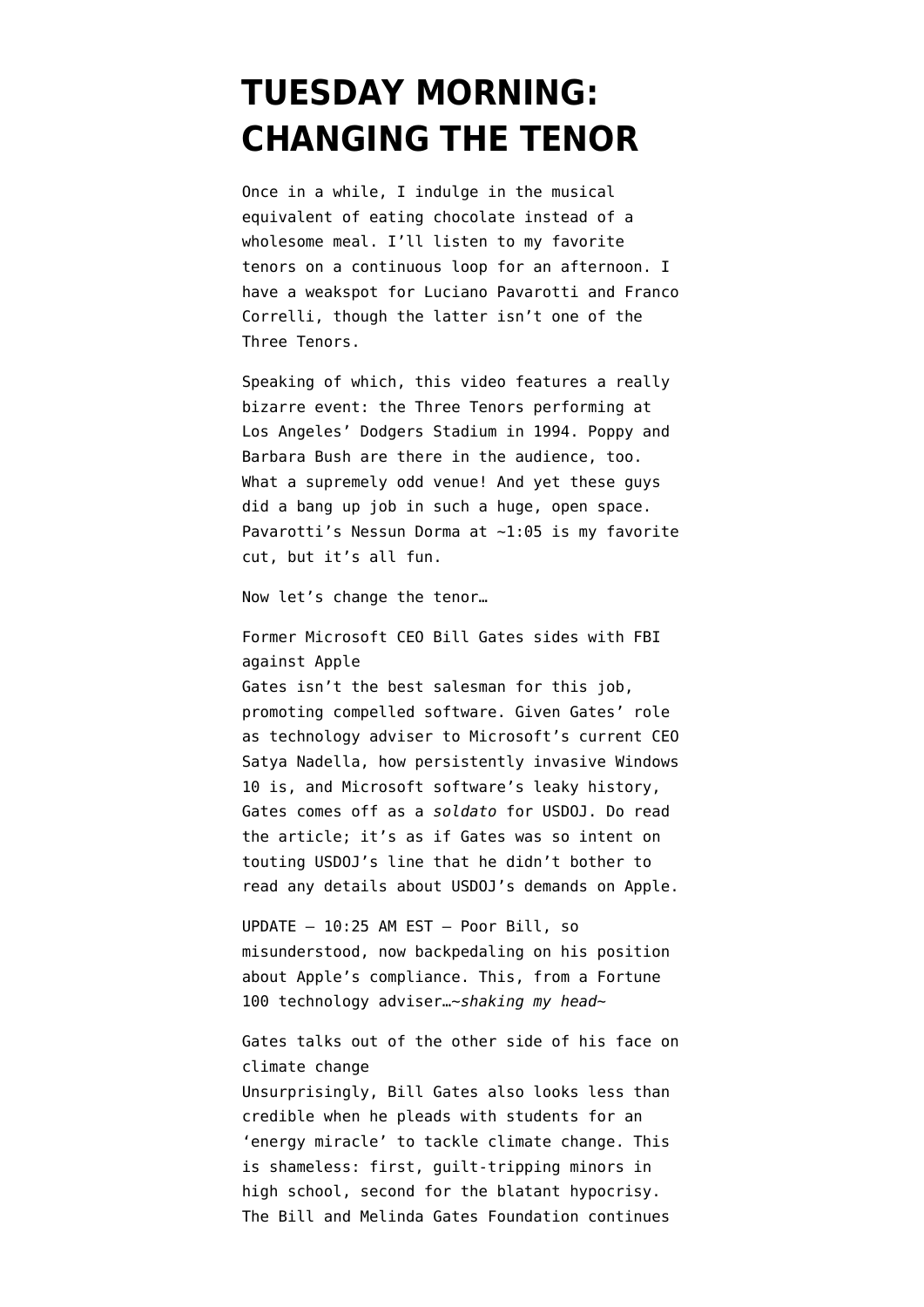```
to hold investments in ExxonMobil, BP, and Shell
because of their yields. Not exactly a
commitment to alternative energy there. How's
that investment strategy working for you now,
Gates?
Fossil fuel-based industries: wall-to-wall bad
news
Speaking of crappy investments in dirty
hydrocarbons, conditions are just plain ugly.
```
- JPMorgan [expects loans to go](http://www.bloomberg.com/news/articles/2016-02-23/jpmorgan-says-25-oil-would-force-1-5-billion-reserve-increase) [bad](http://www.bloomberg.com/news/articles/2016-02-23/jpmorgan-says-25-oil-would-force-1-5-billion-reserve-increase) if oil prices stay low, requiring greater reserves.
- Decreased demand for coal [hurting mining companies](http://www.wsj.com/articles/coals-collapse-scorches-miners-profit-margins-1456228748). (WSJ paywall)
- International Energy Agency [forecasts continued pain](http://www.bloomberg.com/news/articles/2016-02-23/iea-rings-alarm-bells-on-deeper-oil-industry-spending-cuts) [across oil industry](http://www.bloomberg.com/news/articles/2016-02-23/iea-rings-alarm-bells-on-deeper-oil-industry-spending-cuts) with retrenchment expected due to low oil prices.
- And in spite of the noncyclical change in energy, University of Texas Investment Management Co. [doubles down on stupid](http://www.bloomberg.com/news/articles/2016-02-23/texas-endowment-finds-something-to-like-about-downtrodden-energy) by buying more fossil fuel exposures. Must be taking lessons from Bill Gates on 'energy miracles.'

Office of Personnel Management's CIO steps down Donna K. Seymour [stepped down from her role](http://www.nbcnews.com/news/us-news/opm-cybersecurity-chief-resigns-hearing-hack-federal-workers-n523941), the second OPM management team member to leave after the massive hack of U.S. government personnel records. She was scheduled to appear before Congress this week; that hearing has now been canceled by House Oversight and Government Reform Committee chair Jason Chaffetz. Huh. That's convenient. Wonder if she would have said something that reflected badly on a previous GOP